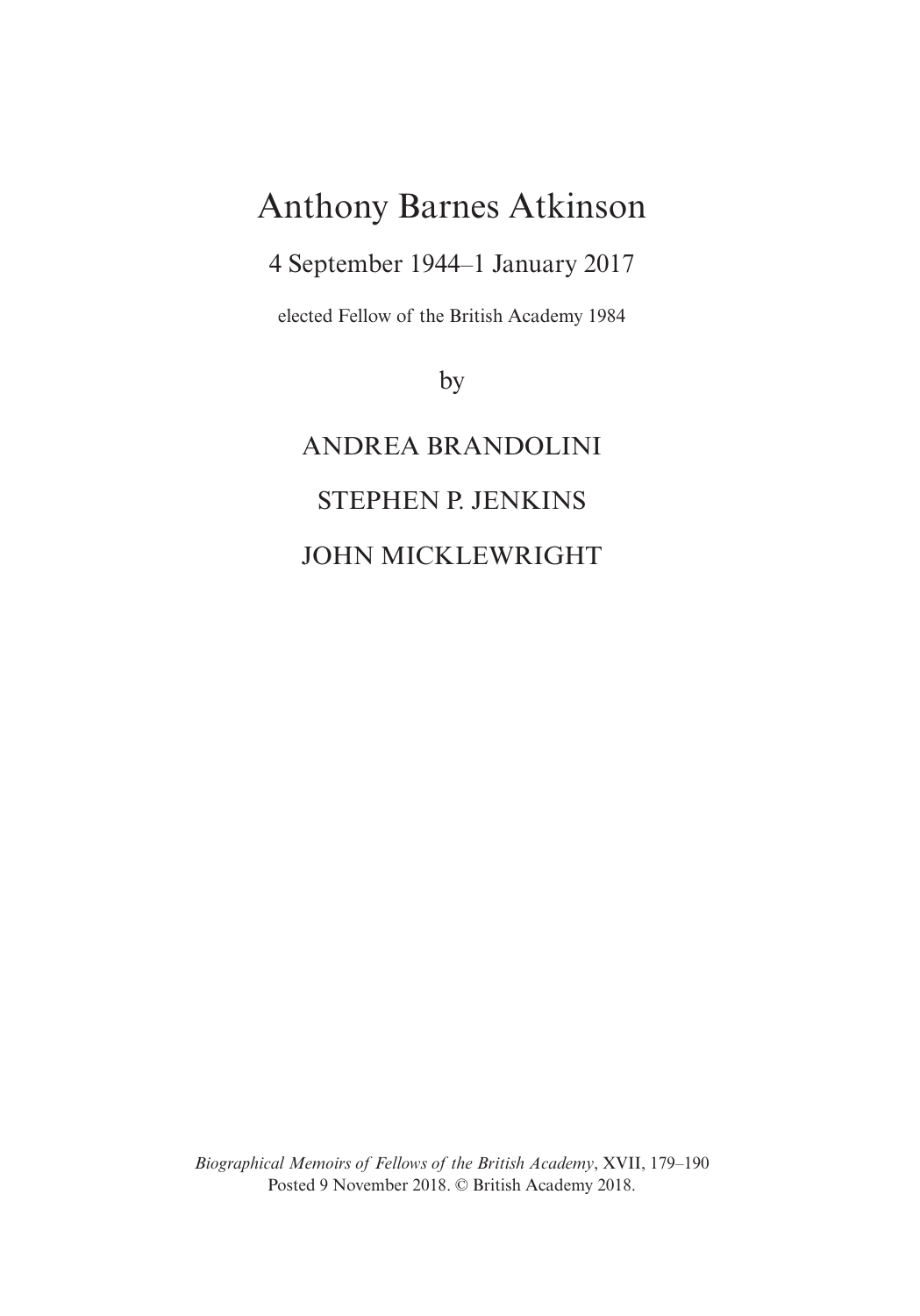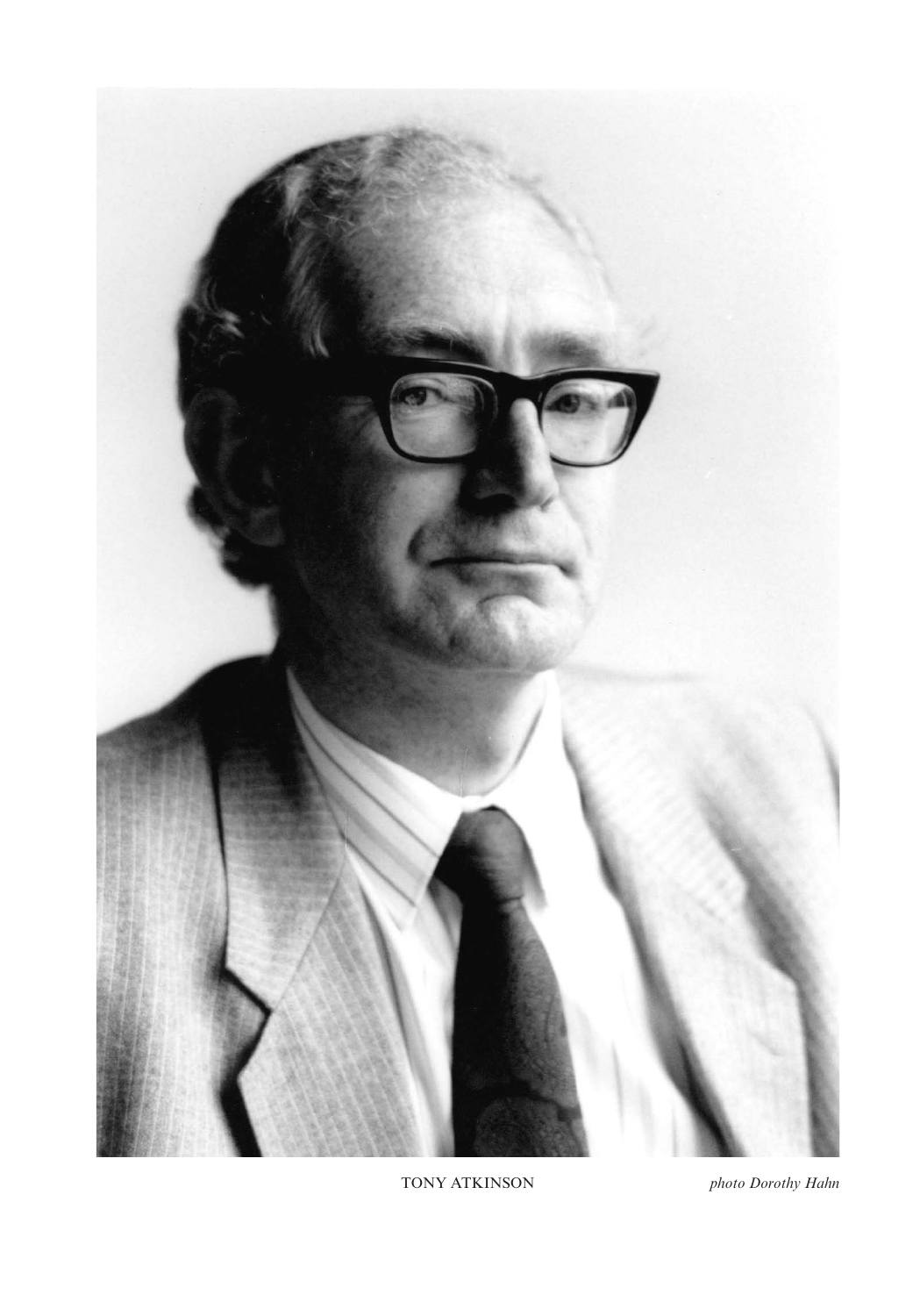Tony Atkinson died on 1 January 2017. He was one of the world's leading economists, an unrivalled scholar of inequality and poverty and among the founders of the modern study of public economics. His death was followed by an international outpouring of appreciation for both the man—one of the warmest, most generous, most decent of people—and his work, which forms part of the canon of social science.<sup>1</sup>

#### The career

There are people who leave a lasting impact both on one's mind and one's heart. Tony Atkinson was one of them. (Nora Lustig)<sup>2</sup>

Tony was born the youngest of three sons in Caerleon, Wales, in 1944 and grew up in north Kent. He left school at seventeen and went to work for IBM, which he enjoyed, but within a year he moved to Hamburg—at the same time as the Beatles, he used to joke—to volunteer in a hospital in a deprived area for nine months, an experience which had an important impact on his outlook on life and its trajectory. He then went to Cambridge, to Churchill College, to study mathematics but had already decided to switch to economics after his first year. He had weekly supervisions in economics at first with Johannes Graaff and then with Frank Hahn. Not long ago, Tony wrote of Hahn, that '[t]he people who matter in one's intellectual development are those whose voices you hear in your head while doing your own research. Today I often hear Frank's voice as I work.<sup>3</sup> In his third year he met Joe Stiglitz, then a Fulbright scholar, with whom he would publish one of his first papers and later (as we recount below) key contributions to the study of taxation as well as a ground-breaking graduate textbook on public economics. Tony went to lectures, from James Meade, Dick Goodwin, Jim Mirrlees and Peter Diamond among others, training him in the core curriculum of 'economic principles' and 'economic problems'. He noted approvingly to us in a conversation in 2014 that there was no distinction then between macroeconomics and microeconomics and he was taught economics as an integrated system. Every student had to have a copy of the UK national accounts (the 'Blue Book'). Tony was never to lose his interest in national income accounting, a subject later to fall out of the standard undergraduate economics curriculum. Forty years later he wrote an innovative report for the Office for National Statistics on the measurement of government output

<sup>1</sup>Many of these tributes have been collected together on Tony's website www.tony-atkinson.com (accessed 13 August 2018), which also lists his voluminous output of books and scientific papers.

<sup>2</sup>See the personal tributes from current and past members of ECINEQ's Executive Committee and Council at http://www.ecineq.org/image/TonyAtkinsonFinalVersion2.pdf (accessed 13 August 2018).

<sup>3</sup>This comment comes from Tony's contribution to an obituary of Frank Hahn in the 2012/13 *Economics Review* of the London School of Economics Department of Economics.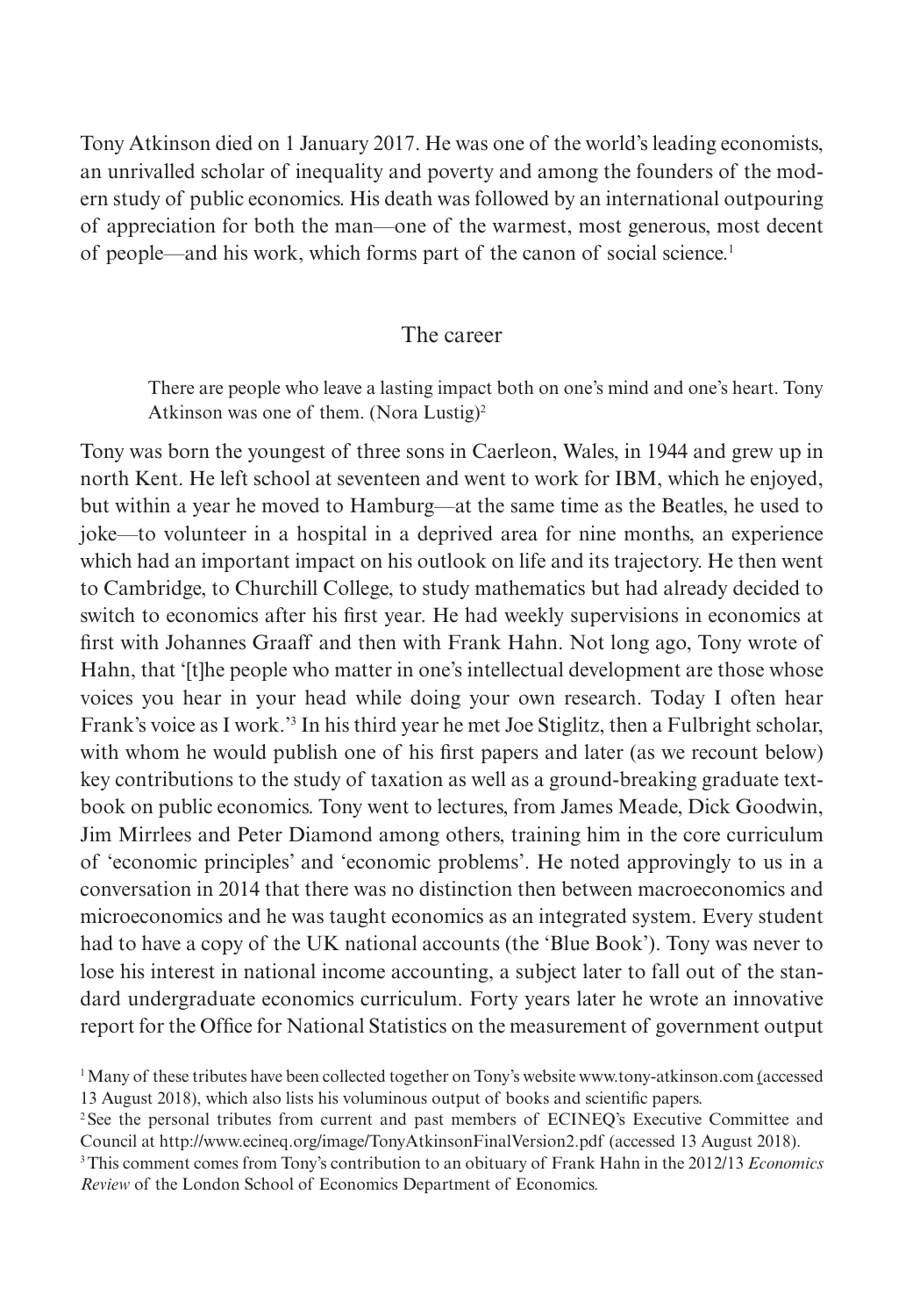and productivity which has had considerable impact on the development of official statistics. He called for a 'principled approach'—a leitmotiv of his own contributions—focusing on measuring directly the output of the public sector: '[w]e cannot simply assume that outputs equal inputs in such a major part of the economy. To fail to measure the output would be to miss the essential complementarity between public services and private economic growth' (Atkinson, 2005, 182).

On graduating, Tony benefited from an exchange that Hahn had set up with the Massachusetts Institute of Technology and he went to spend a year in Cambridge, Massachusetts. He worked as a research assistant for Robert Solow and made lifelong connections with a range of young researchers, and was exposed to econometrics for the first time (he shared an office with Robert Hall, one of the original developers of the TSP econometric software package).

Tony did not go to the USA alone. He had met fellow student Judith Mandeville in Cambridge, England, and they married while still undergraduates. The partnership started with a shared interest: Tony and Judith met through a student society working for the benefit of the local community. They had three children, Richard, Sarah and Charles, and eight grandchildren (to whom Tony dedicated his final book: Atkinson, 2019). Tony and Judith celebrated their golden wedding anniversary in 2015.

Tony returned to the UK to a fellowship at St John's College, Cambridge. He related to us how he had sat at the kitchen table and planned a PhD thesis in the area of development economics, aiming to study dual economy models of agriculture and manufacturing, influenced by the work of Dale Mortensen. But his wide interests led him in other directions instead and, as was common at the time in the UK, he never did a PhD.

One of the few books that Tony had taken to the USA was *The Poor and the Poorest* by Brian Abel-Smith and Peter Townsend, published on Christmas Eve 1965, just after he and Judith had married. This was a landmark study of poverty in postwar Britain but Tony felt that it did not address what to do about the problem. The result was his own book, *Poverty in Britain and the Reform of Social Security*, which appeared in 1969, the first of more than forty books published over the next fifty years as author, co-author, editor or co-editor. Poverty was not a fashionable subject for economists, but James Meade was interested in the book's analysis and Tony described Brian Reddaway as being particularly encouraging and generous with his comments on a draft. Reddaway was a key early influence on Tony regarding the importance of taking data and data quality issues seriously, traits for which he became legendary.

At the same time as producing his empirical study of poverty and anti-poverty policy, Tony was working on the ideas set out in his enormously influential paper 'On the measurement of inequality', published in the *Journal of Economic Theory* in 1970—although he recalled to us that much of the paper itself was actually written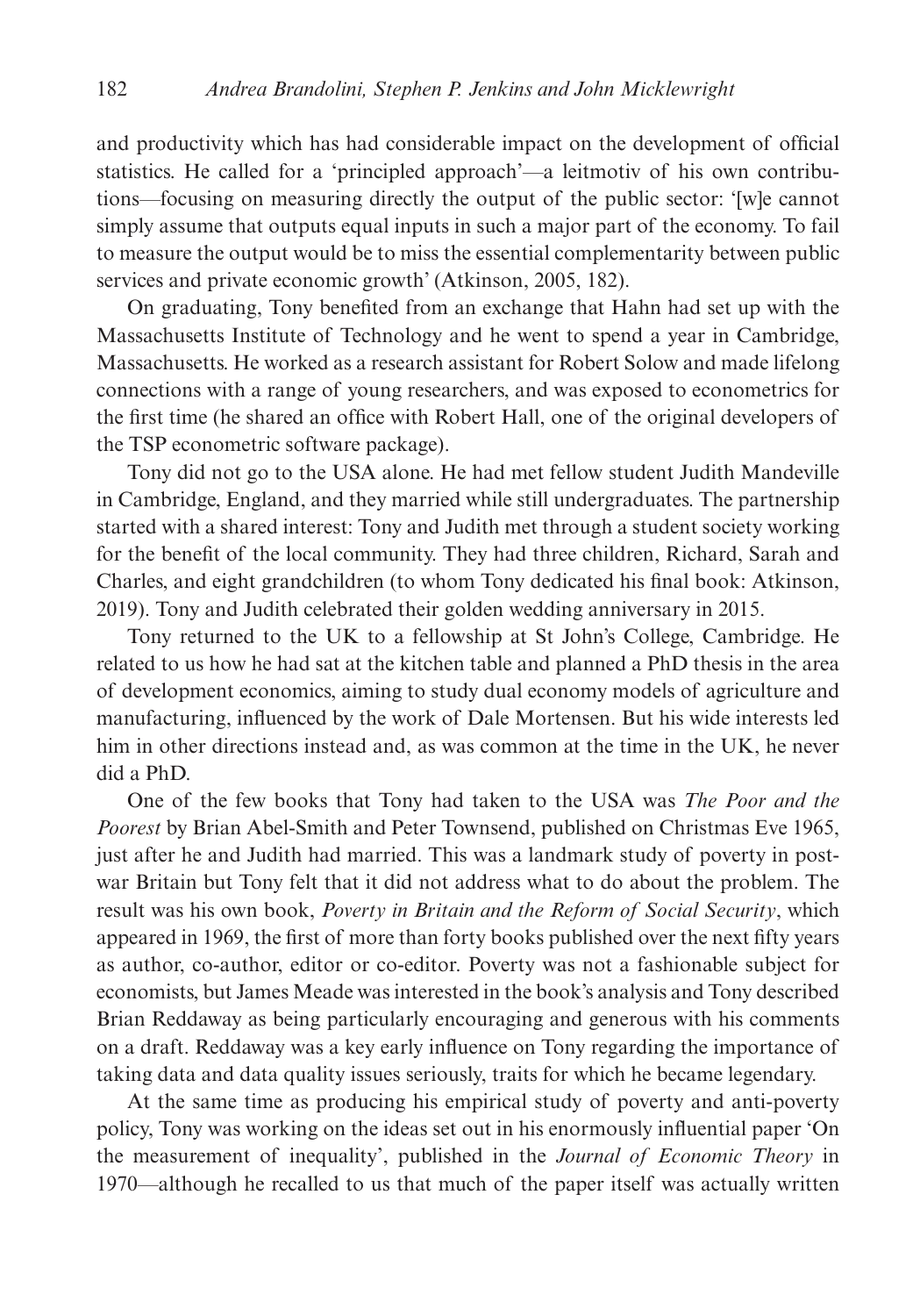while sitting on a boat in Lake Ohrid in the former Yugoslavia. We return to this paper below when we discuss some of Tony's fundamental contributions to social science. The point to be made here is that the 1970 paper is largely theoretical (albeit with huge practical implications described below). Throughout his career Tony produced both cutting-edge theory and the finest empirical analysis of data and policies, a rare combination in any social scientist.

In addition to his college fellowship in Cambridge, Tony was appointed subsequently to a university lectureship. But, in 1971 and together with his friend Christopher Bliss, he moved to the economics department at Essex, both of them being appointed to full professorships. This is especially noteworthy because Tony was only twenty-seven, much younger than the age at which people were appointed to chairs then, and even today. Tony has told us there was 'more freedom to develop things' at Essex, notably teaching. He probably felt uneasy with the intellectual atmosphere of Cambridge: 'As a student in Cambridge, England, in the early 1960s,' he wrote in the preface to his Graz Schumpeter Lectures, 'I was taught by a number of people who held strong views, views that they expressed with great fervour and combative style. Perhaps as a reaction, perhaps as a matter of personal temperament, I have always regarded my views about economics—in contrast to my moral principles as tentative and open to revision as I learned more and acquired more evidence' (Atkinson, 2014a, x).

At Essex, Tony was able to teach public finance at the graduate level, as well as a course on the economics of inequality which resulted in his very successful 1975 book of the same name (a second edition appearing in 1983). He was at Essex between 1971 and 1975 before moving to head the then-named Department of Political Economy at University College London (UCL) between 1976 and 1979. A tribute to Tony after his death from the now-named Department of Economics at UCL includes the comment that 'it is typical of Tony that as head of department he was equally popular with the non-academic staff as with his professional colleagues', a feeling undoubtedly shared in all the other institutions in which he worked.

Tony moved to the London School of Economics and Political Science (LSE) in January 1980. He was Tooke Professor of Economic Science and Statistics in the Economics Department, where he taught enthusiastically at both graduate and undergraduate level. A key additional role was in the newly created Suntory-Toyota International Centre for Economics and Related Disciplines (STICERD) where he soon took over the chairmanship from the founder, Michio Morishima. Tony also brought support from the Social Science Research Council (soon to be renamed the Economic and Social Research Council: ESRC) for a programme of research called 'Taxation, incentives and the distribution of income', which he co-directed with Nick Stern and Mervyn King, then at Warwick and Birmingham respectively but who soon joined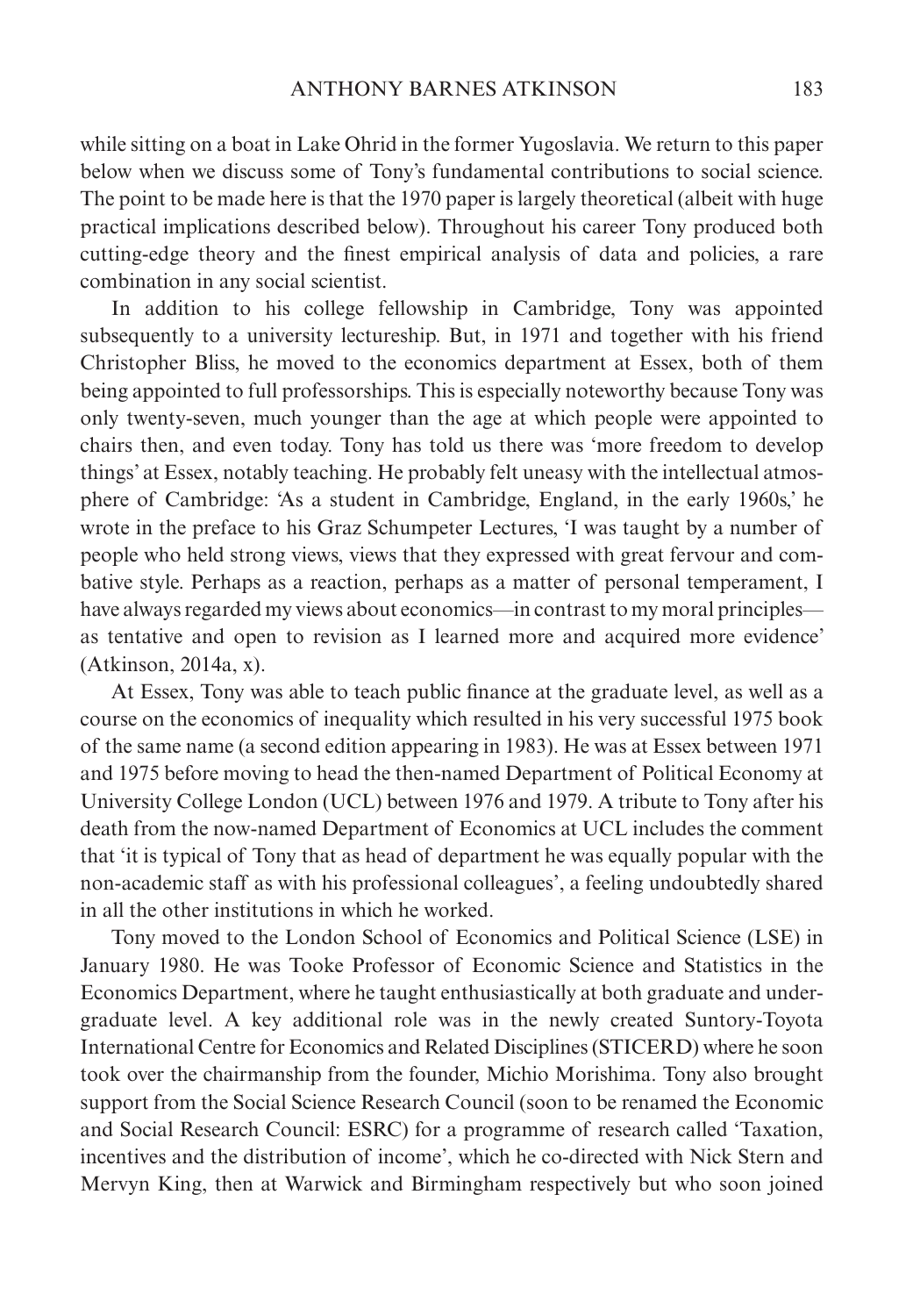him at the LSE. This was one of the first times that the ESRC had funded a long multi-project programme rather than individual projects. The programme lasted twelve years. Nick Stern has said 'they were special years' and he has emphasised Tony's role in building the programme and building STICERD.<sup>4</sup>

In 1992 Tony returned to Cambridge and Churchill College, where he had started his university career and where he had met Judith. He said he had gone back thinking he would eventually retire there. But he did not feel at home and left after two years when the opportunity arose to be the Warden of Nuffield College, Oxford, a post he held from 1994 to 2005. Tony had also been considered for the Presidency of the European University Institute in Florence, a role that would have suited him very well although he would probably have found less time for his research and teaching, which continued to flourish at Nuffield. On stepping down from the Wardenship, and after a year at the Paris School of Economics, Tony had a chair in Oxford for three years before, to his chagrin, being obliged to retire from the post at age sixty-five under the terms of the existing legislation. He continued to be an Honorary Fellow at Nuffield and part-time Centennial Professor at the LSE until his death.

Tony's public service and wider professional activities were wide-ranging and numerous and we list only a few here. In the 1970s he co-founded and edited a leading journal (*The Journal of Public Economics*, discussed further below) and he was a member of the Royal Commission on the Distribution of Income and Wealth. In the 1980s he was a specialist adviser to two House of Commons Select Committees. In the 1990s he was a member of the Conseil d'Analyse Economique, advising the French Prime Minister Lionel Jospin and he became a trustee of the Nuffield Foundation. From 2011 until his death he was president of the Luxembourg Income Study (the most comprehensive international database for cross-country comparisons of income and wealth). He was president at different times of all the leading UK and international economics societies: the Royal Economic Society (1995–98), the European Economic Association (1989), the Econometric Society (1988), and the International Economic Association (1989–92). Honours bestowed on him included some twenty honorary doctorates, his fellowships of the Econometric Society (1974) and of the British Academy (1984),<sup>5</sup> foreign honorary memberships of the American Economic Association (1985) and American Academy of Arts and Sciences (1994), and the Dan David Prize (2016, joint with François Bourguignon and James Heckman). Tony was knighted in 2000 for his services to economics and made a Chevalier de la Légion d'Honneur in 2001.

<sup>4</sup>See Stern's introduction to his interview with Tony (Atkinson and Stern 2017).

<sup>5</sup>Tony Atkinson served as a Vice-President of the British Academy, 1988–90.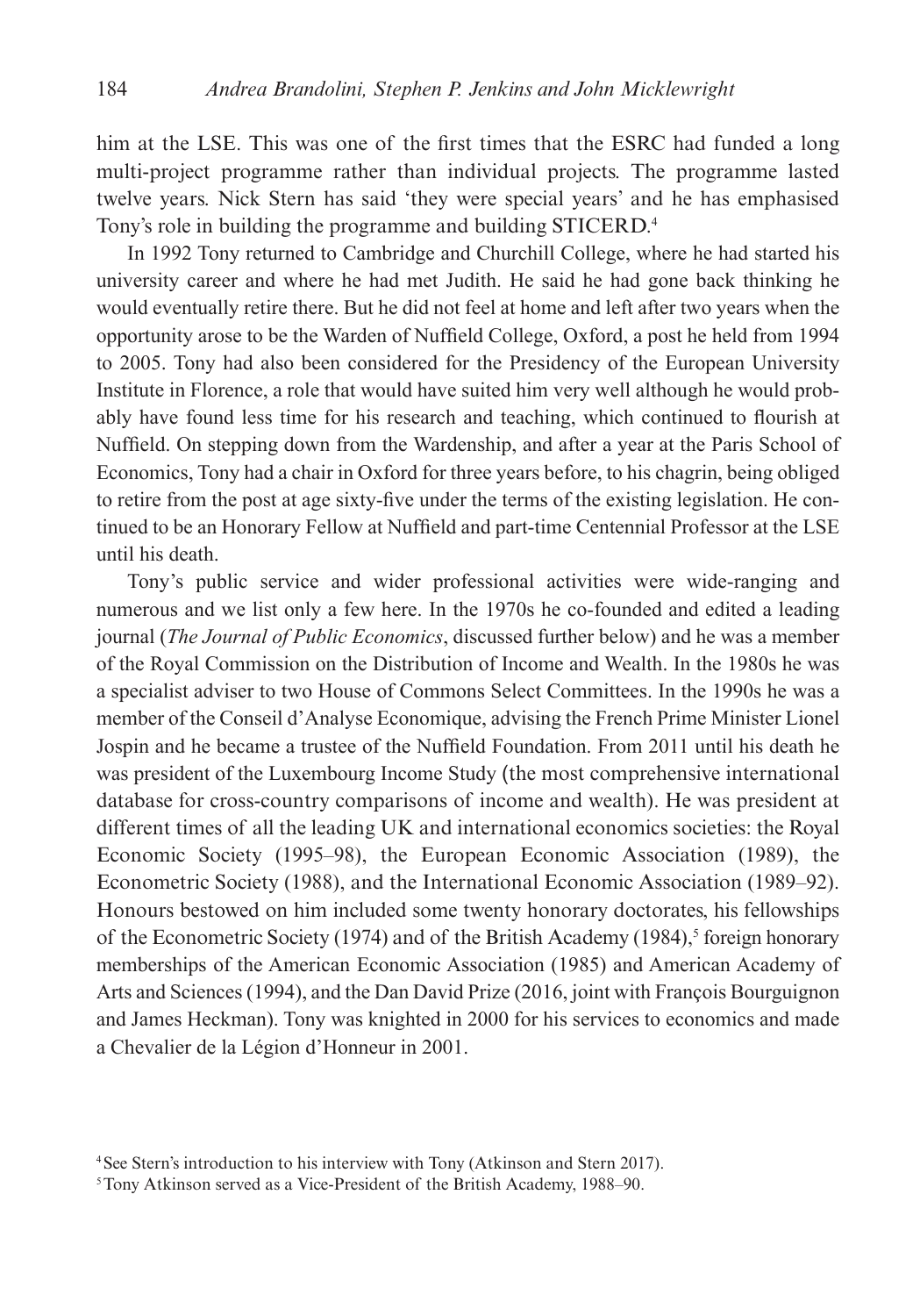#### The work

We have become too specialized, and people define themselves as being specialized economists [a labour economist, an IO—industrial organisation—economist etc.], whereas I just think of myself as an economist. (Tony speaking to Nick Stern in 2016—see Atkinson and Stern, 2017, 15)

Tony's research activities were wide-ranging, far broader than most other economists of his generation or of later cohorts. This breadth is highlighted by our article with fourteen other authors that reviews 'Tony Atkinson and his legacy'. As we write in the introduction, 'Tony was an economist in the classical sense, rejecting any label of a sub-field on his interests and expertise' (Aaberge et al., 2017, 421). For a proper appreciation of the range and depth of Tony's work and its influence, we point readers to that article and to another extended assessment of his contribution by Jenkins (2017). Here we aim only to give a flavour, focusing on a few of his most important writings.

Tony's 1970 *Journal of Economic Theory* paper radically changed the way that economists think about the measurement of inequality, providing the starting point for the modern analysis of the subject. The article made three crucial contributions. First, and in line with his firmly held view that economics is a moral science, he made clear that all measures of income inequality are underpinned by normative assumptions, which can be encapsulated in what economists call a social welfare function. There is no purely 'statistical' index of inequality (different indices give more weight to the top, middle or the bottom of the distribution of income, for example). Second, Tony showed that it is straightforward to check whether one distribution of income is more, or less, unequal than another (e.g. the UK in 2010 compared with the UK in 2000) according to all standard inequality indices regardless of the normative weights built into them: there is a simple comparison based on easily constructed graphs known as Lorenz curves. Third, he introduced a new family of inequality measures that makes different views about distributional justice explicit through a parameter capturing the 'inequality aversion' of the measurer—the now widely used Atkinson class of inequality indices.

Tony's insights stimulated a whole new field of research, and he accompanied it with original thinking about the reasons why inequality was changing within countries and between rich countries around the world, often rejecting conventional assumptions and models. The result was that Tony succeeded in '[b]ringing income distribution in from the cold', to use the title of his Presidential Address to the Royal Economic Society (Atkinson, 1997). The analysis of inequality is now more within the mainstream of economic analysis and perhaps even fashionable. Tony's insights on the measurement of inequality also cross-fertilised work on how to measure poverty. His Presidential Address to the Econometric Society, 'On the measurement of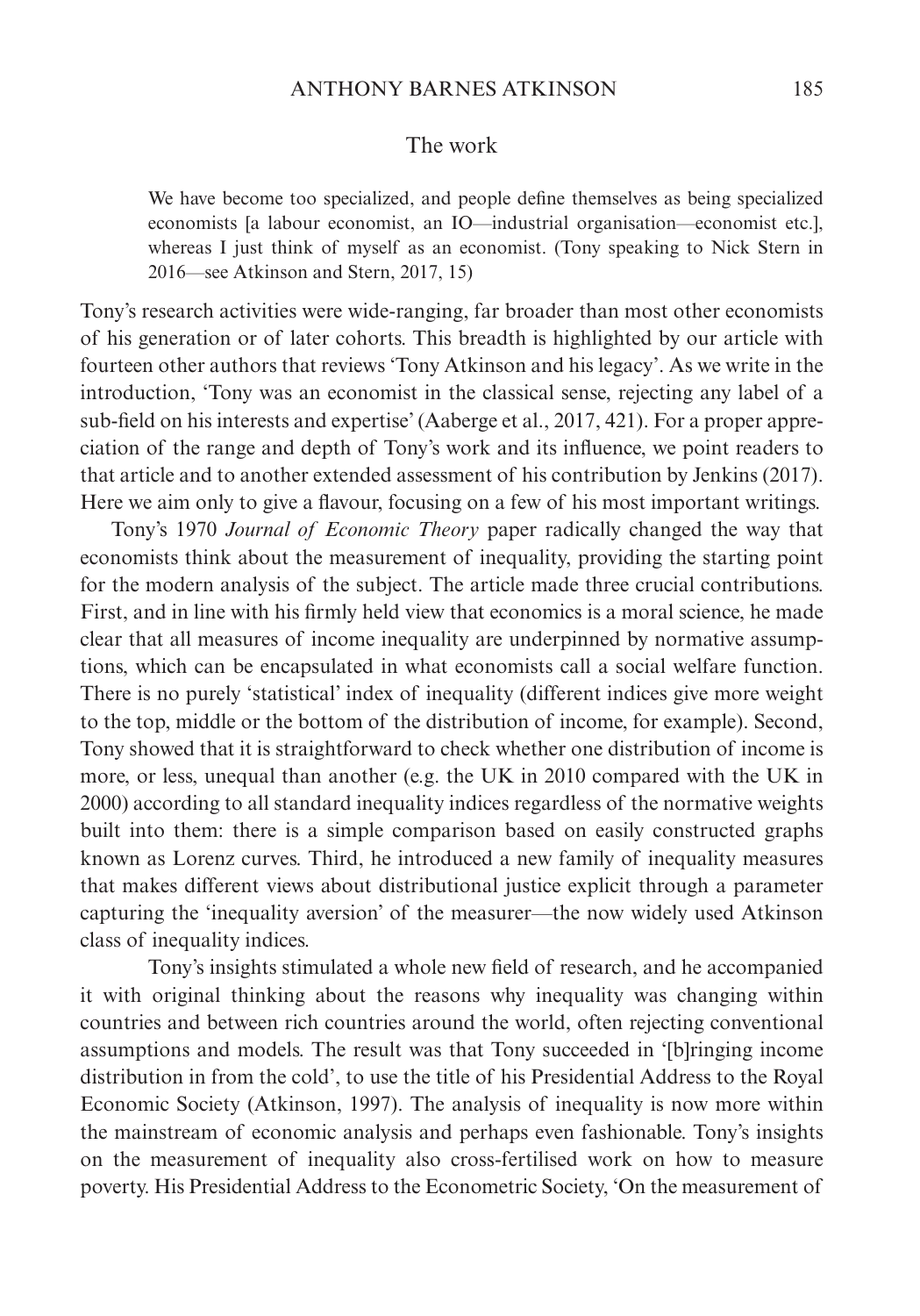poverty', was a fundamental contribution to this trend and has been very influential (Atkinson, 1987). Among Tony's Google Scholar citations (as at May 2018), the 1970 paper about inequality measurement tops the list but his 1987 paper on poverty measurement is number five.

Advancing the analysis of inequality and poverty is not only a matter of theory. Proper attention needs to be paid to the data used: their characteristics and fitness-for-purpose, and their limitations whenever they are only a proxy for the ideal theoretical concept. We have already referred to Tony's 1969 book on poverty as exhibiting this care. Throughout his career, in paper after paper, in monographs, in reports and in edited volumes, Tony demonstrated the same qualities—in work on the UK, on Europe, on the advanced industrialised countries of the Organisation for Economic Co-operation and Development, and at the global level. We pick out just two recent examples, both written after the onset of the illness that led to his death.

Our first example is Tony's 2015 magnum opus *Inequality: What Can Be Done?* (Atkinson, 2015), now translated into some fifteen other languages. An early version of the book's ideas was published in the *British Journal of Sociology* (Atkinson, 2014b); Tony was no hidebound economist—he was always appreciative of the contributions from other disciplines. He was very appreciative of the work of the French economist Thomas Piketty, whom he had mentored and collaborated with on the measurement of trends in top incomes (e.g. Atkinson and Piketty, 2007, 2010). Piketty's bestselling 2014 book, *Capital in the Twenty-First Century*, did much to draw popular attention to long-run trends in income inequality in the Western world. But Tony wanted to go further and show how inequality could actually be reduced in practice. Tony's book, as ever elegant, clearly written, full of knowledge of historical precedent and earlier literature, offers fifteen proposals for altering the distribution of income, through changes in the labour market and capital market as well as through taxation and social benefits.

Our second example is Tony's work on global poverty, specifically the report he wrote for the World Bank advising on its measurement (Atkinson, 2017) and a book building on his report which is to be published fifty years after his first (Atkinson, 2019). In his report, Tony dissected the World Bank's approach to measuring 'extreme poverty', assessed using the \$1.90-per-day poverty line fixed in terms of international dollars (US dollars adjusted for differences in purchasing power across countries). This line is used to formulate a key target in the first of the United Nations' Sustainable Development Goals to which world leaders committed themselves in 2015. Tony's report highlights various problems with the World Bank's approach, though he recommended maintaining the \$1.90 poverty line because it 'has acquired an independent political status' (Atkinson, 2017, 30). Tony observes that a truly global approach must also cover high income countries, and he recommends that a broader set of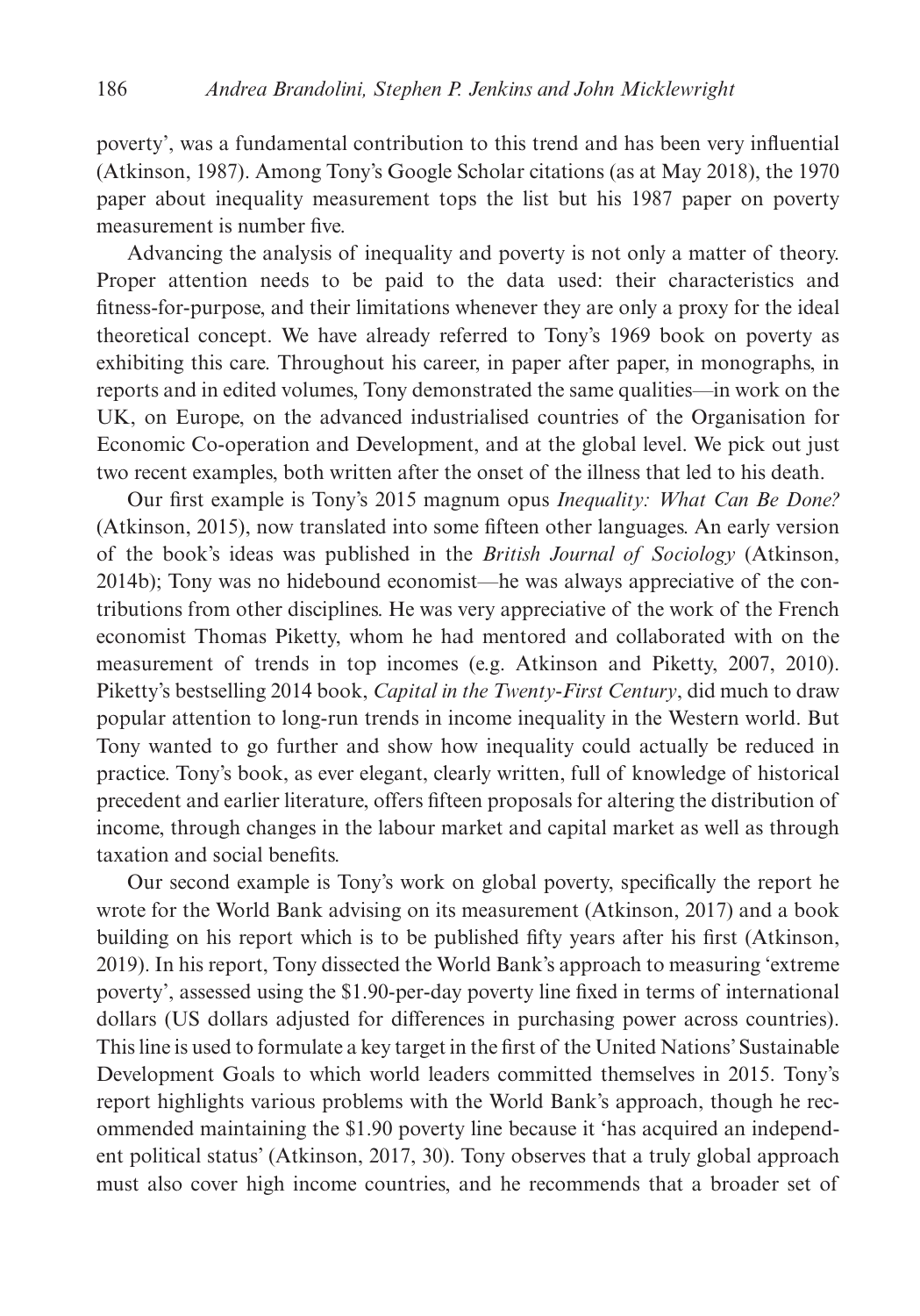complementary indicators be used. The World Bank has committed to implement many of Tony's recommendations.

In contrast with the 2017 report, in his 2019 book Tony starts from first principles, discussing how to measure poverty across the world, in both rich and poor countries. These foundational principles are translated into concrete measures, and Tony then analyses the available data to which the measures can be applied, dealing with measurement based on both low income or expenditure (as in the World Bank's focus) and on non-monetary indicators of deprivation that have gained increasing attention in recent years in countries at all levels of development. Critically, the book bridges international organisations' measurement of poverty with national analyses produced within countries, an important innovation.

To this point we have focused on Tony's work on inequality and poverty. But he also made huge contributions to the study of public economics. This 'is an exciting topic. It deals with key issues facing governments all round the world. The subject matter—taxes, government spending, and the national debt—is very much in the minds of citizens and their elected representatives. What is more, it draws on the whole range of economics. To understand public policy, it is necessary to consider how households and firms make decisions, how they interact in a market economy, and how the economy develops over time' (Atkinson and Stiglitz, 2015, xi). Tony's coauthor from the first decades of his career, Nobel laureate Joe Stiglitz, has written that 'Tony's work in public economics changed forever the field … so much so that it is hard to even recognise the subject as it previously existed' (Aaberge et al., 2017, 428).

Tony's contributions came in three ways. First, he produced seminal papers, many of which underlined the positive role that the state can play in the economy, especially the welfare state, or which demonstrated that existing views of the state's role were too simple. In this connection, we mention only two journal articles written early in his career jointly with Stiglitz, one on the theory of optimal taxation—how best to design taxes to raise a given amount of revenue in a world where individuals differ (economic models too often still assume that they do not)—and another on where the balance between direct and indirect taxation needs to be considered (Atkinson and Stiglitz, 1972, 1976). Second, again with Stiglitz, Tony wrote a landmark graduate textbook, *Lectures on Public Economics*, published in 1980, that for decades has been essential reading for master and doctoral students around the world. It was re-published in 2015 at a time when a second-hand copy could fetch a three-figure sum (the definition of public economics above comes from the introduction to this second edition). This was one of those few books you simply *had* to read when entering the world of graduate study in economics. Third, Tony founded in 1971 and then co-edited for the next quarter century a new journal, the *Journal of Public Economics*, which quickly established itself as the leading journal in the field.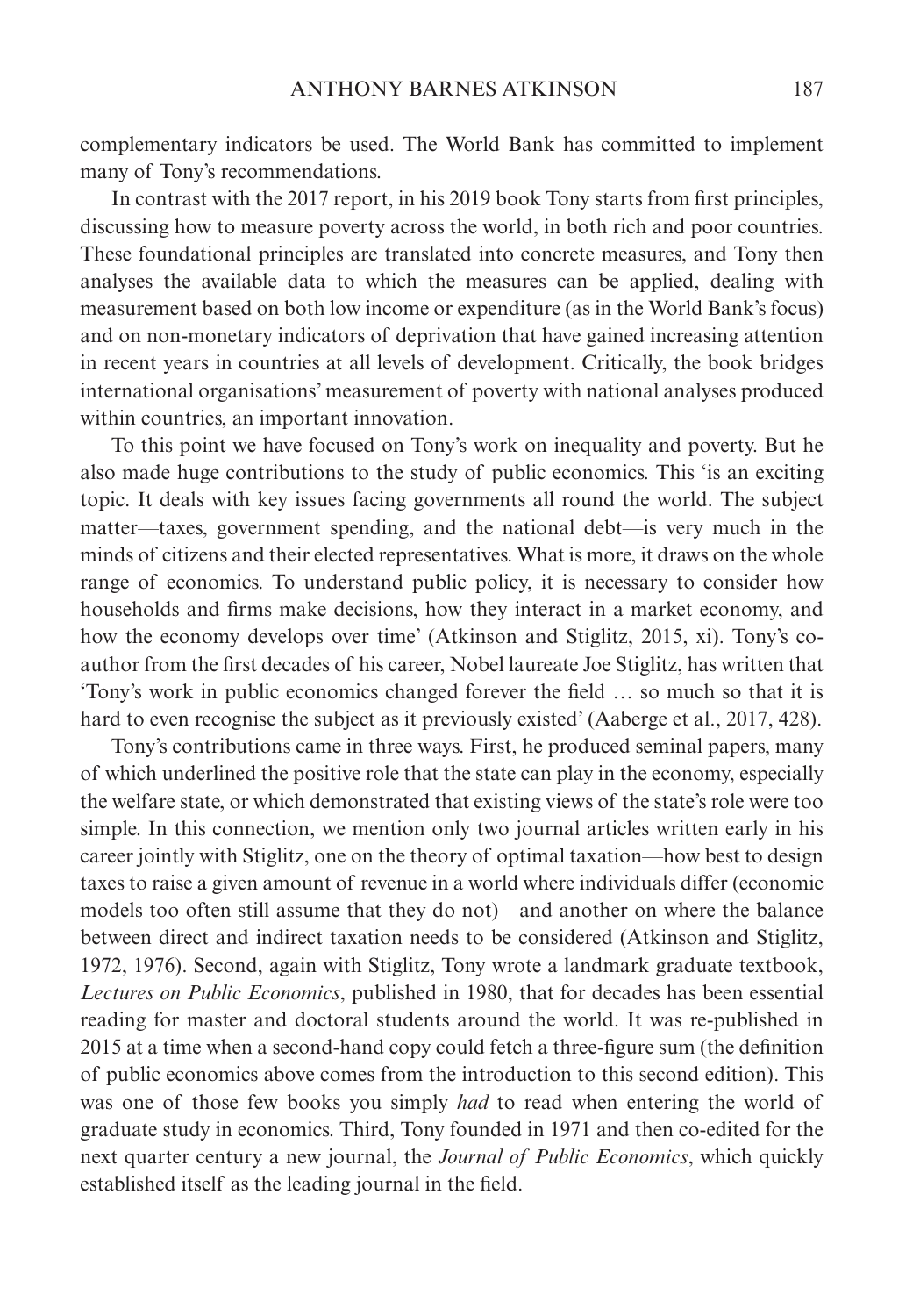Tony was no ivory tower academic in his work on policy. He was also heavily involved as a policy advisor nationally and internationally, and distinctive among economists worldwide in also making huge contributions to the development of the statistical monitoring systems required to accompany effective policy analysis. For example, the European Union's indicators for monitoring social inclusion are largely due to Tony's work with collaborators (see inter alia Atkinson et al., 2002).

No account of Tony's work could finish without explicit reference to his teaching. He was a dedicated teacher, both in the lecture theatre and in one-to-one graduate student supervision. His lecturing dovetailed with his writing. *Lectures on Public Economics* and *The Economics of Inequality*, products of his teaching, are numbers two and three in his Google Scholar citations. We do not know precisely how many PhD students Tony formally supervised but, as of 2007, it was at least sixty and in addition there are many other younger scholars whom he influenced directly through his collaboration on joint research projects. Tony was a great believer in collaborative work and he nurtured many careers as a result—he placed great store on bringing on the next generation of researchers. He was patient, encouraging and always available. His guidance was 'ever present but never irksome' as one of us wrote in the acknowledgements to his PhD thesis.

#### The man

Tony was one of the most decent, kindest people I have ever met. (Jane Dickson, his secretary for many years at the LSE)<sup>6</sup>

In writing about Tony's career and work we have already implied much about the man—someone held in the highest regard for his human qualities as well as for his intellect and output. He brought out the best in people, always able to engage with people as he found them and to listen with respect to their point of view.

Although this memoir is mostly about Tony and economics, we must emphasise that he had many interests outside economics and his work. He was a passionate sailor and owned a succession of different boats. Much of Tony's sailing was done single-handed in the tidal waters off the Essex coast and the reliance on his physical abilities and judgement that this required brought him a great deal of satisfaction. He shared with Judith a love of literature and of walking—together they walked the Pennine Way, part of the pilgrim route to Santiago de Compostela, and across Normandy, an area of France to which Tony was deeply attached.

6See the LSE's virtual memory wall for Tony at http://sticerd.lse.ac.uk/atkinson/default.asp (accessed 13 August 2018).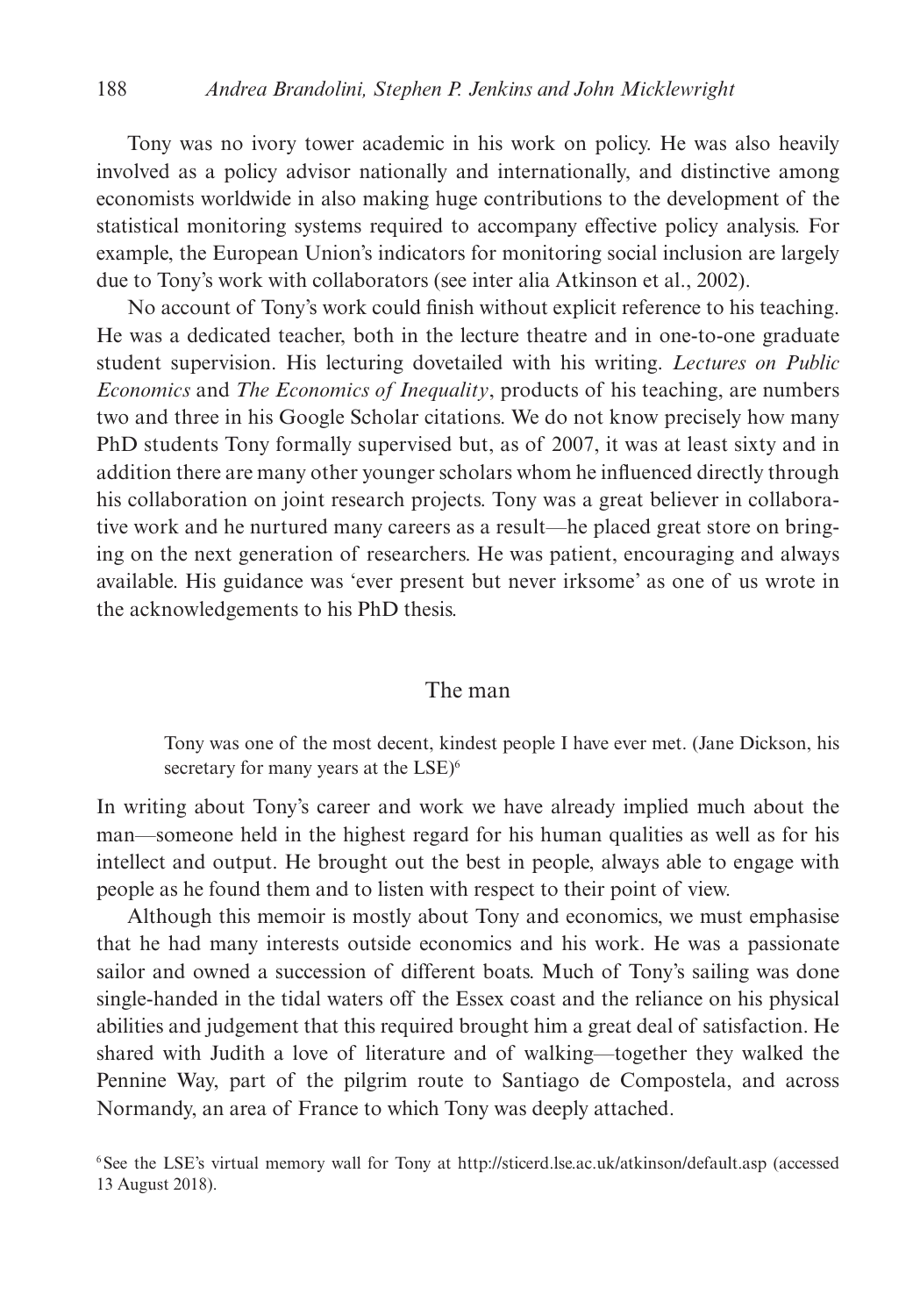To some people, Tony was an archetypal Englishman, with his modest and unassuming manner. Yet he was an internationalist in outlook, including being a passionate European. His engagement with people around the world not only gave him enjoyment but had substantial effects on the work that he did and on the people he met face to face, whom he lectured to, and who read his articles and books. Tony acknowledged the many social challenges of the twenty-first century, including population ageing, climate change and global imbalances. But rather than being pessimistic about the prospects for social progress, Tony made a convincing and profoundly inspirational case that there are 'grounds for optimism' and that 'the solutions to these problems lie in our own hands' (Atkinson, 2015, 308). Tony leaves a huge legacy of work that is stimulating new generations of researchers and there are many people worldwide who remember fondly how they were touched by his humanity. In these senses, Tony lives on.

#### Acknowledgements

We have drawn on a conversation with Tony in Oxford in November 2014 during which he discussed with us his early career and especially his time in Cambridge.

*Note on the authors:* Andrea Brandolini is head of the Statistical Analysis Directorate at Banca d'Italia. Stephen P. Jenkins is Professor of Economic and Social Policy at the London School of Economics and Political Science. John Micklewright is Professor Emeritus in the Department of Social Science in the University College London Institute of Education.

#### References

Aaberge R., Bourguignon, F., Brandolini, A., Ferreira, F. G., Gornick, J. C., Hills, J., Jäntti, M., Jenkins, S. P., Marlier, E., Micklewright, J., Nolan, B., Piketty, T., Radermacher, W. J., Smeeding, T. M., Stern, N. H., Stiglitz., J. E. and Sutherland, H. (2017). 'Tony Atkinson and his legacy', *Review of Income and Wealth*, 63, 412–44.

Abel-Smith, B. and Townsend, P. (1965). *The Poor and the Poorest*. London: G. Bell and Sons.

- Atkinson, A. B. (1969). *Poverty in Britain and the Reform of Social Security*. Cambridge: Cambridge University Press.
- Atkinson, A. B. (1970). 'On the measurement of inequality', *Journal of Economic Theory*, 2, 244–63.

Atkinson, A. B. (1975). *The Economics of Inequality*. Oxford: Clarendon Press. (Second edition 1983).

Atkinson, A. B. (1987). 'On the measurement of poverty', *Econometrica*, 55, 749–64.

Atkinson, A. B. (1997). 'Bringing income distribution in from the cold', *Economic Journal*, 107, 297–321.